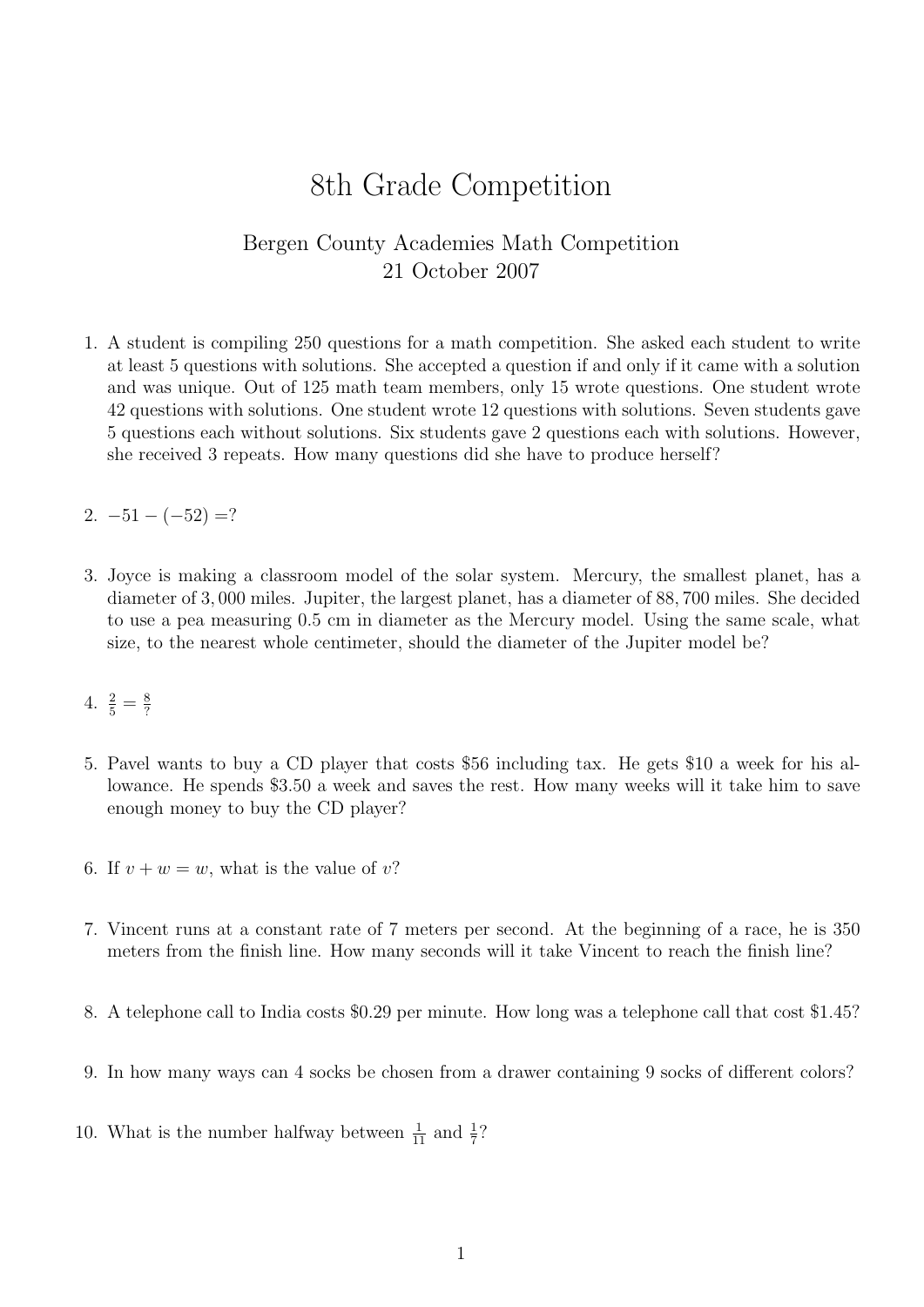- 11. A certain book has 500 pages numbered 1, 2, 3, and so on. How many times does the digit 1 appear in the page numbers?
- 12. Marina spent two thirds of her money. Then she lost two thirds of the money that was left. Four dollars remained. How much money did Marina have in the beginning?
- 13. What is the least common multiple of the numbers 6, 9, and 25?
- 14. When Ben has a "sharpie battle," he has a 1/3 chance of poking his opponent's arm and a 1/5 chance of poking their neck (neither affects the other). When he faces Yoonjoo, what is the probability that, per shot, he pokes her arm, her neck, and her arm again in that order?
- 15. Robert has two watches, one which loses 6 seconds every 24 hours and one which gains 1 second per hour. He sets both of them to the correct time at 6 : 00 p.m. How many hours will pass before the positive difference between the time shown on both watches is 4 hours?
- 16. Ashley is 18 years old and Scott is twice her age. If Ashley's mom is 10 years older than Scott, how old is Ashley's mom?
- 17.  $36^{1/2}$  =?
- 18. Matt has a magic number basket. The only numbers that can be placed in the basket are numbers that have two, three, or four digits, all the digits must be odd, and the digits must increase from left to right. How many numbers can Matt place in the basket?
- 19. The arithmetic mean of 10 numbers is what percent of the sum of the same 10 numbers?
- 20. Twenty chess players hold a tournament in which each player plays one game with each of the other players. How many games are played altogether?
- 21. In an isosceles triangle, the perpendicular bisector of one leg passes through the midpoint of the base. If the length of this leg is 10, how long is the base in simplest terms?
- 22. Find the value of n if:  $\log_2 \log_3 \log_4 2^n = 2$
- 23. In May, the price of a pair of jeans was 200% of its wholesale cost. In June, the price was reduced by 15%. After another 20% discount in July, the jeans cost \$40.80 . What was the wholesale cost of the jeans?
- 24. Find all ordered pairs of positive integers  $(a, b)$  such that  $a < b$  and  $\sqrt{10 + \sqrt{84}} = \sqrt{a} + \sqrt{20}$ √ b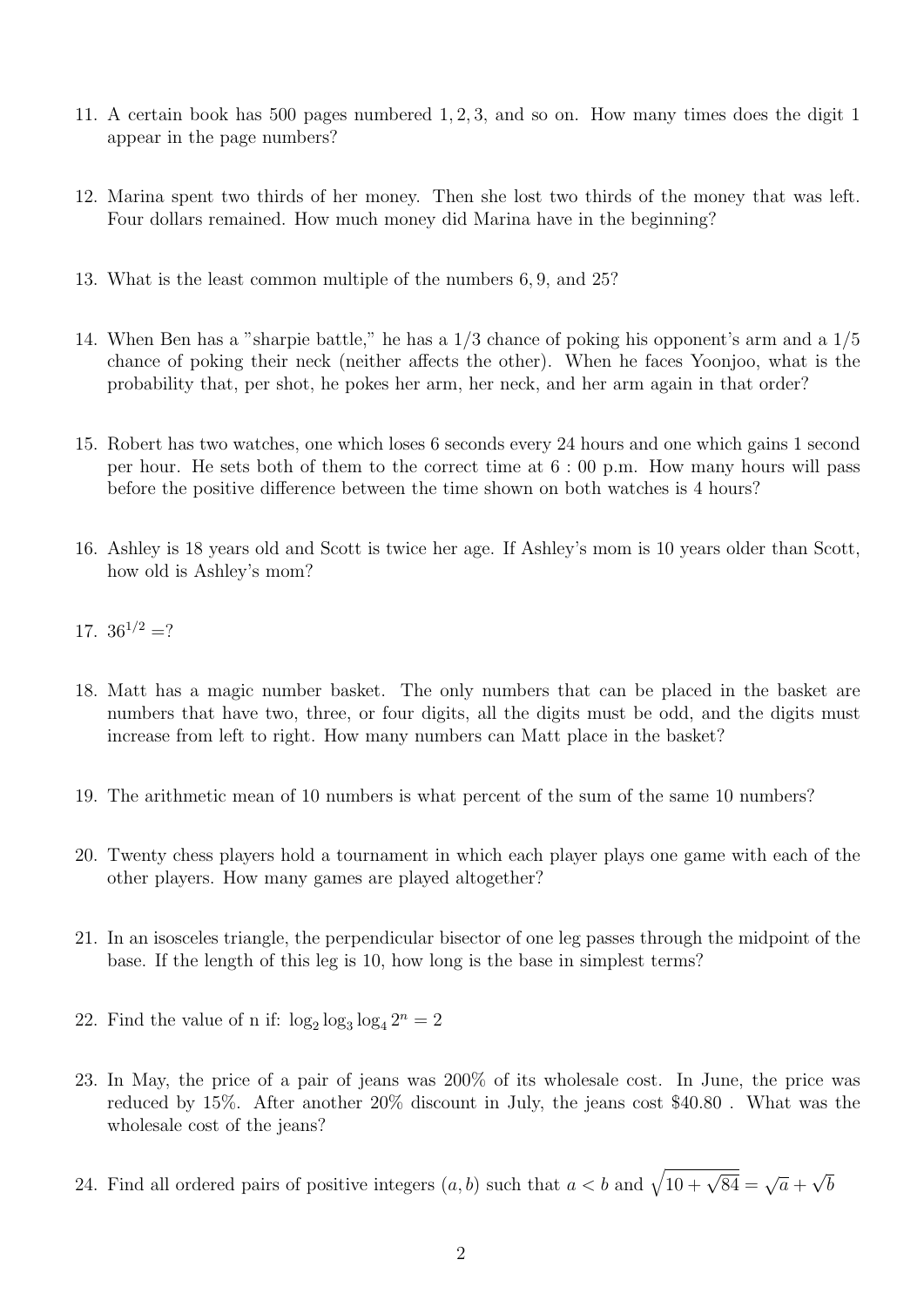- 25. Find the sum of the first 50 terms in the arithmetic sequence  $2, 6, 10, 14, \ldots$
- 26. Trapezoid ABCD is such that  $AB = 43$  cm is parallel to  $CD = 207$  cm.  $m\angle ADC = 45$  degrees. If the area of the trapezoid is 10500  $cm^2$ , how long is line segment BC, in  $cm$ ?
- 27. The Bergen County Academies is hosting a school-wide Super Smash Brothers tournament. Twenty-four students signed up for the tournament. Each player plays one other player in each round, and the winner advances to the next round. Elimination games continue until there is one winner. How many games must be played to find the winner?
- 28. What is the smallest value of k for which  $4x^2 + kx 14x + 25$  is a perfect square for all integer x?
- 29. At the science fair, Veena presents her project every 15 minutes. She gets 1 visitor at 1 : 00. This person is so enthralled, he tells 2 different people to see it at her next presentation. Each of these people has the same reaction, and each tell 2 different people to see it at the next presentation. If this pattern continues, with every person who sees the project making 2 other people see it the next time it is presented, and no one else discovers it, how many people will be present at her last presentation, at 2 : 30?
- 30. If two distinct numbers are selected at random from the first 13 prime numbers, what is the probability that their sum is even?
- 31. Two people stand back to back next to the rails in a small railway station. As the head of the express train that passes the station reaches them, they start to walk away from each other parallel to the rails. As the tail of the train reaches each of them, they stop, having walked 30m and 40m respectively. If they both walked at the same constant speed and the train moved at a constant speed, how long was the train?.
- 32. Lucy arranges 45 chords of a given circle so as to yield the maximum number of points of intersection of two chords inside the circle. What is the maximum number?
- 33. An absentminded bank teller switches the dollars and cents when he cashed a check for Hernando, giving him dollars instead of cents, and cents instead of dollars. After buying a five cent newspaper, Hernando discovered he had left exactly twice as much as his original check. What was the amount of the check?
- 34. If the integer  $(5^3) * (3^b)$  is divisble by only 20 positive integers, then b is equal to:
- 35. Let a, b and c represent the lengths of the sides of a right triangle with  $b < c < a$ . If  $L = 8a^2 + 20b^2 + 20c^2$ , find the value of  $L/(b^2 + c^2)$ .